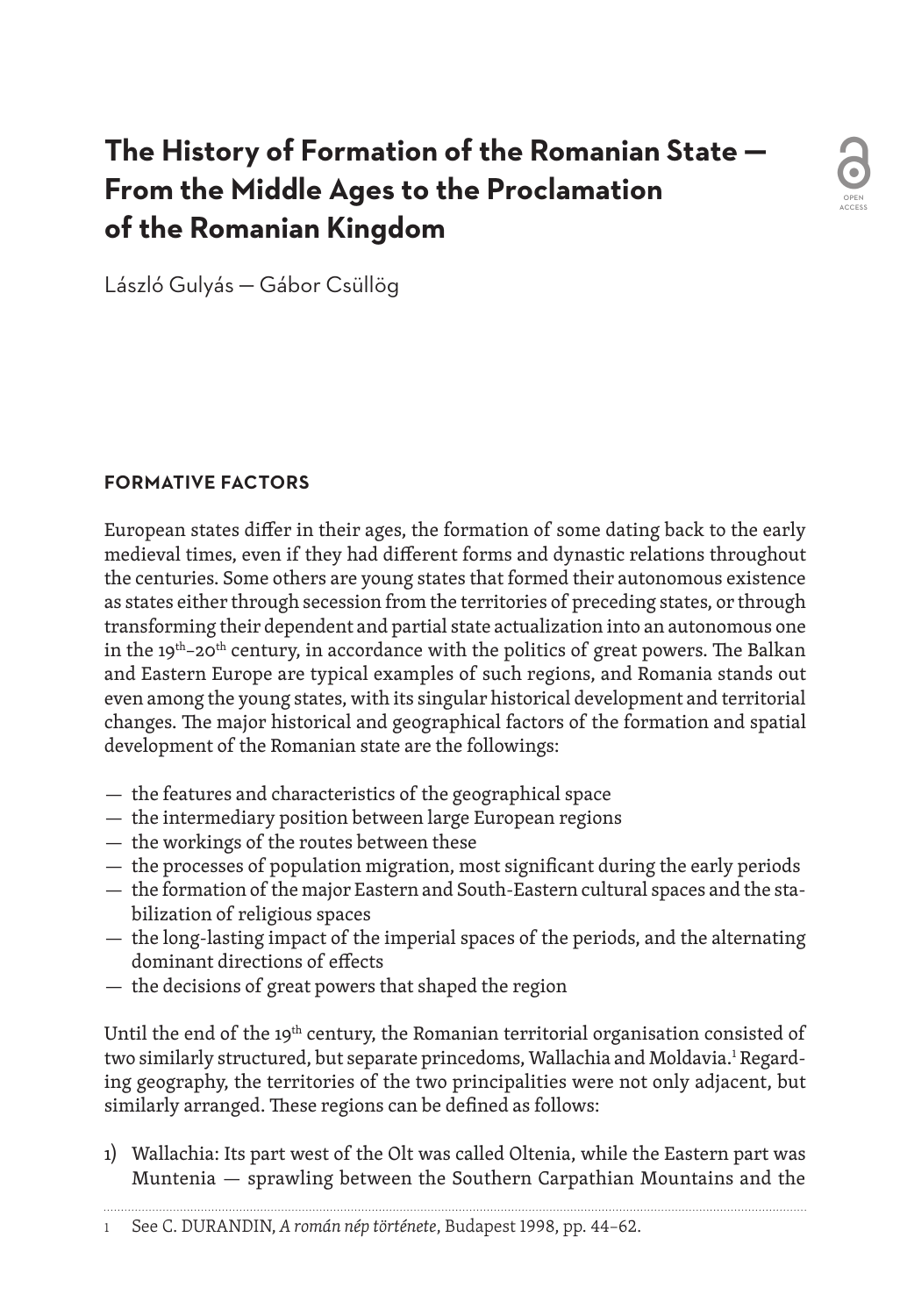Danube, with most of its area plains and narrower floodplains along the Danube, and a smaller area of hills and mountains: the outer ridges of the Southern Carpathians and its lower foothills. The land, whose meadows range from floodplain to snowy highlands, is divided by the network of rivers bound to the Danube from the Carpathians.

- 2) Moldavia: An extensive region between the Eastern Carpathians and the Dniester. In its central region, the Prut River collects the waters of most rivers arriving from the Carpathians. The land is composed of low foothills and mountain slopes on the one hand, and river-crossed hillsides on the other hand, just as between the Prut and Dniester. Larger plains are dominant in the Southern region only.
- 3) Bessarabia: The land between the Danube-delta and the Dniester, the Southern part of the Podolonia ridges, and the plains by the sea came in the possession of the Romanian principalities in the 14<sup>th</sup> century.
- 4) Dobruja: It is a land of hills and ridges south of the Danube-delta, between the Danube and the Black Sea, which eventually became part of the Wallachian territory.

As to its geographical location, the region surrounded by the Carpathians, the Danube, and the Dniester is a typical middle ground of the political and cultural effects of the Carpathian basin, the Eastern European Plains and the Balkan Peninsula. This situation has meant a constant exposure to effects coming from the three directions, today as well as in the past.

# **HISTORICAL PERIODS**

During the course of several historical periods and drawing from multiple territorial bases, the Romanian state attained the rank of the independent European state through various sorts of political dependencies, at the end of the 19<sup>th</sup> century. Later on, in the 20<sup>th</sup> century, its uncommon politics granted it the expansion of its state space on several occasions. Until the end of the 19<sup>th</sup> century, it was constituted of two separate, yet similarly structured principalities, Wallachia and Moldavia.<sup>2</sup> The historical periods of the Romanian state basically conformed to the political processes of the Eastern European and Central European region, as dictated by the great powers, as it was the collision space of these powers where its territories were formed.<sup>3</sup> The history of its existence as a state can be divided into two main periods: one is the period of principalities with various dependencies and before autonomy, and the other is the period of the post-1878 Romanian state, its autonomy recognised by the great powers.

The first is definitely the longer of the two periods, spanning about eight centuries. Regarding the formation of the political space, together with the antecedents, it can be divided into several phases:

<sup>2</sup> DURANDIN, pp. 87–102.

<sup>3</sup> Z. TRÓCSÁNYI — A. MISKOLCI, *A fanariótáktól a Hohenzollernekig*, Budapest 1992, pp. 5–119.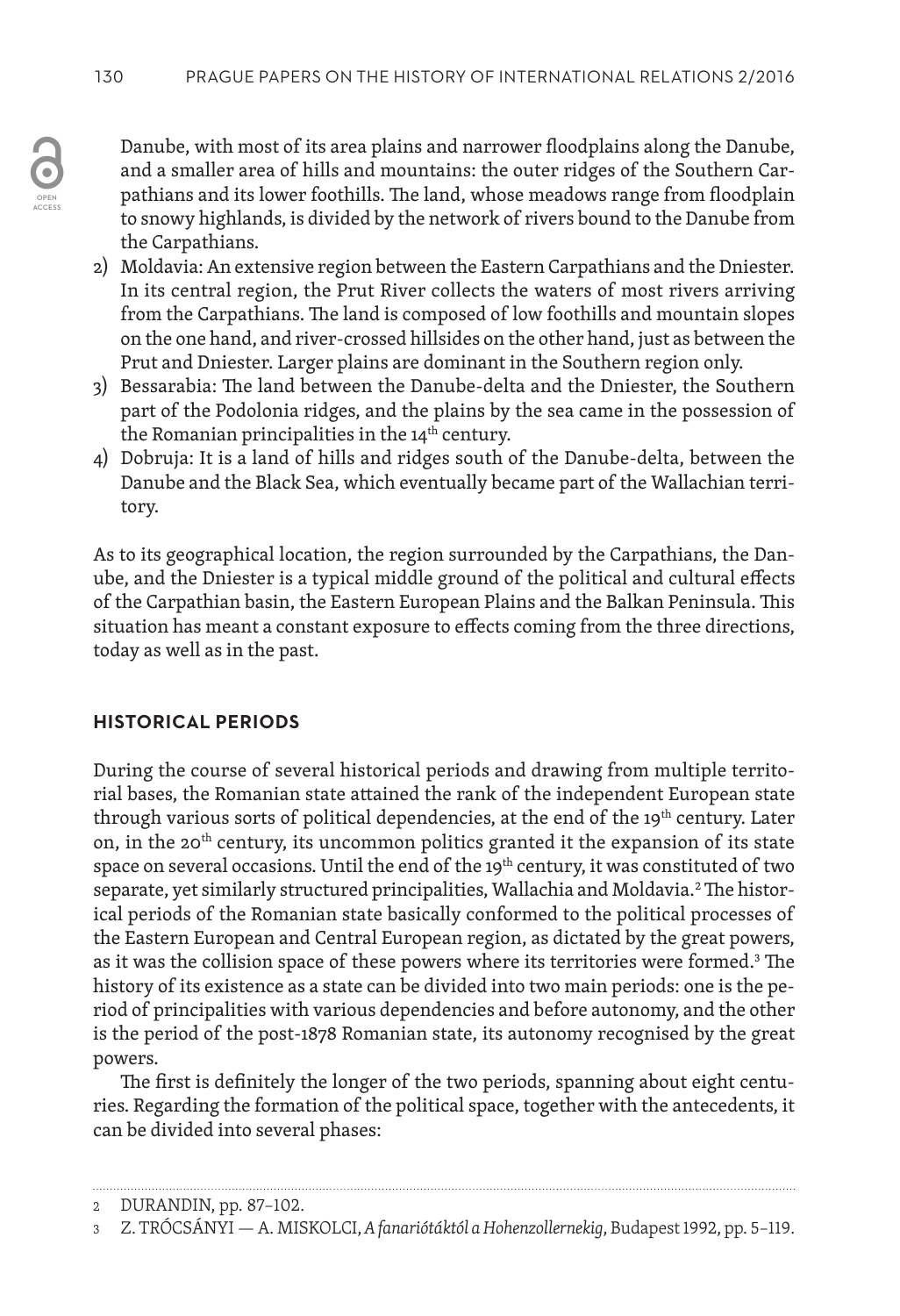- phase 1: 8<sup>th</sup>-12<sup>th</sup> century: controversial origins, population mixing, early organizational period
- phase 2:  $12<sup>th</sup>$ -15<sup>th</sup> century: period of territorial stabilization and organization vassal principalities pledged to the Kingdom of Hungary
- phase 3: 15th–early 19th century: period of Ottoman rule
- phase 4: early 19<sup>th</sup> century: the period of secession
- phase 5: 1878/1881–1918: the first independent Romanian state, then the period of the so-called Romanian Old Kingdom

### **CHARACTERISTICS OF THE 1ST PHASE (8TH–12TH CENTURY)**

Weak forms of Romanization appeared as a buffer-zone effect in Wallachia. Actually, the short-lived land of Dacia that existed on the territory of the later Translyvania was connected by a narrow corridor to the province of Moesia west of the Olt, on the right side of the Danube. By the  $4<sup>th</sup>$  century, a significant number of "barbarian" population had gathered at the borders of the province, which was only intensified when the Huns appeared in Europe. During the centuries that followed, nearly all significant ethnic groups coming from the East entered the Southern and Eastern doorway of the Carpathians: the Goths and then the Gepids even established short-lived territories there.

They were followed in this by the Bulgarian-Turkish populace: the  $7<sup>th</sup>$  century saw the formation of the Danube Bulgar khanate. The Bulgarian presence is there to stay until the  $9<sup>th</sup>$  century, then they remain in power south of the Danube only. Due to the immigration of the Bulgarian and Slavic population in the  $6<sup>th</sup>–8<sup>th</sup>$  centuries, migration within the Balkan also intensifies: the Vlachs start to migrate northward. This is followed in the 9<sup>th</sup>-12<sup>th</sup> centuries by a new population surge from the East. The Hungarians, pushing into the Carpathian basin, are followed by the Pechenegs and Cumans up until the Carpathians, with the Vlachs crossing the Danube at the same time. The early 11<sup>th</sup> century brings major changes. Adjacent to Constantinople, the Bulgarian state consolidates, the Kingdom of Hungary is formed and becomes dominant; on the west, the Kingdom of Croatia is founded and the Serbian princedom begins to be organized. Thus migration paths to the west and to the south have been closed, but the pressure of the population migration remains powerful.

The crowding and shifting of population from the East and the Balkan lasted up until the  $12<sup>th</sup>$  century. However, their settling did not occur through block-like territorial conquest, there was a strong vertical and horizontal mixing, according to the various demands of functional territory use (agriculture, riverside herding, mountain herding, crafting, trading, soldiering, etc.). The peoples with less efficient means of self-defence were subjected under ethnic groups with more powerful military organizations, with several sources naming the Cumans as the major leading power in the region.<sup>4</sup>

These ethnicities of differing origins and functionalities existed as a set of somewhat interconnected smaller tribes led by voivodes or *kenéz-s*, which were organized into a regional and cultural unity by the common territoriality and the use of the Latin language, as well as by the regional identity of the more and more predominant

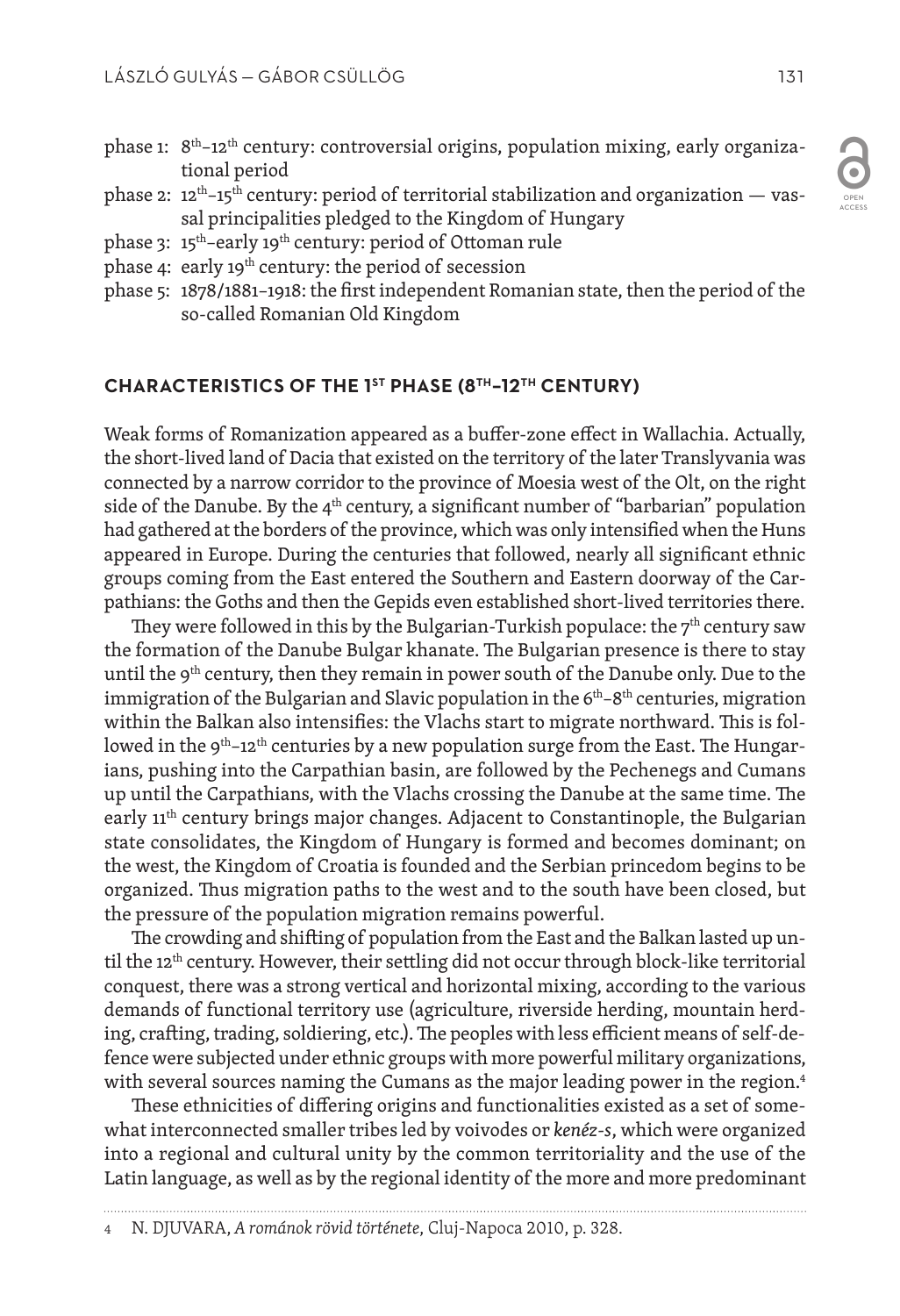Orthodox Church. From the 12<sup>th</sup> century on, the Kingdom of Hungary was establishing an imperial territoriality and had ever more influence on the region, which had a loose but already stabilized and socially differentiated organization.<sup>5</sup>

## **CHARACTERISTICS OF THE 2ND PHASE (12TH–15TH CENTURY)**

In the first half of the 10<sup>th</sup> century, the Hungarian organization in the Carpathian basin had showed up with a great military and political impact and created the Kingdom of Hungary in the 11<sup>th</sup> century. The new state started a serious work of regional organization. It incorporated the territories previously under Frank-Moravian influence, the Slav-populated mid-Dráva-Száva region and later it managed to claim the lands ruled by the Bulgars along the Maros and Temes. This was followed by Erdőelve, later called Transylvania6 . By the end of the century, spatial units of various functions had been established. Beside the royal counties, ducats and provincial regions also had a significant role: Slavonia and Transylvania. Finally, the Kingdom of Croatia came under the rule of the Hungarian crown.

The imperial structure was further reinforced in the  $12^{\text{th}}-13^{\text{th}}$  century with the formation of march-like buffer regions in power dependence. In the south, banates were organized along the right-side tributaries of the Száva and a system of fortifications along the Danube, while in the foothills of the Carpathians, the consolidating but still divided Latin-speaking boyarates were subjugated into feudal bonds. It was actually the functional connection to the Kingdom of Hungary as a consolidated great power that started to weaken the division and initiated the formation of a unifying system of power: the principality.

For quite a while, Oltenia belonged directly to the Kingdom of Hungary, under the name of the Szörény banate.<sup>7</sup> Already in the 13<sup>th</sup> century, Muntenia had a stronger organization than Moldavia. Growing strong urged the Muntenian politics toward autonomous political efforts in the 14<sup>th</sup> century. This coincided with the new Hungarian dynasties being less alert toward the east and the Golden Horde losing its power and influence, which resulted in Moldavia becoming more stable and in Wallachia's autonomy efforts.

In the early 14<sup>th</sup> century, it was the voivode Basarab (1310-1352) who confronted the Hungarian king Charles I and actually unified Oltenia and Muntenia, thus creating the Principate of Wallachia. He proclaimed himself as grand voivode and extended his unified princedom to the line of the Dniester; the land was called Bessarabia after his conquest. From then on, the grand voivode ruled the principality and strove to maintain the relations with the Hungarian king in accordance with the internal and external power situation. But all in all, dependence itself remained, sometimes in the person of the voivode and sometimes for the sake of holding the principality together.

<sup>5</sup> M. MAKK, *Magyarország a 12.* században, Budapest 1986, pp. 197–221.

<sup>6</sup> G. CSÜLLÖG, *Birodalmi térszerkezetek a Kárpát-medencében*, in: Jelenkori társadalmi és gazdasági folyamatok, Vol. 1/2, 2010, pp. 181–186.

<sup>7</sup> G. CSÜLLÖG, Áramlási terek és rég*iók a magyar állam történetében*, in: A Virtuális Intézet Közép-Európa Kutatására Közleményei, Vol. 2/3, 2010, pp. 233–242.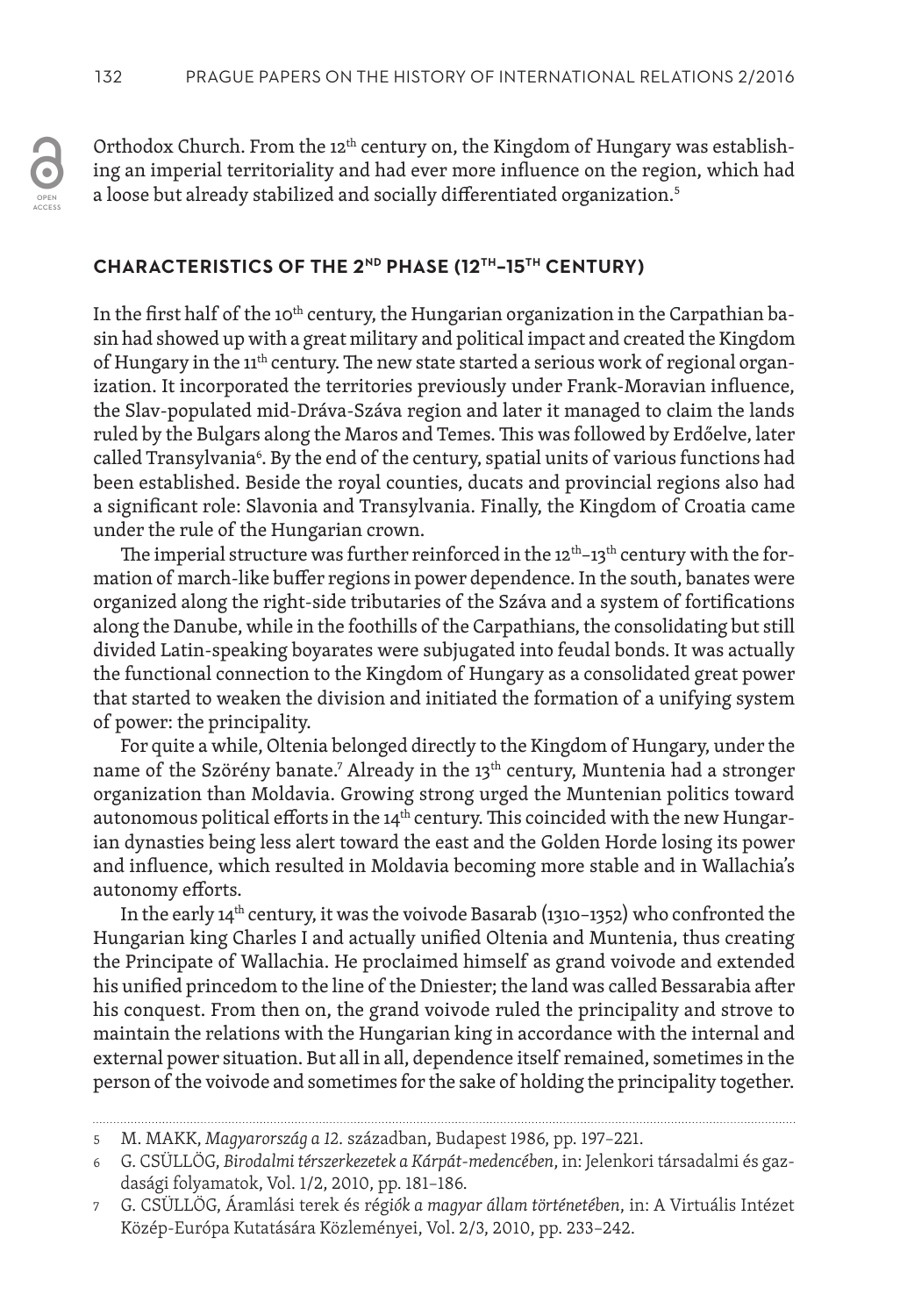The organization of the Moldavian Voivodship was a longer period, but in the case of the dynasties that came after the House of Árpád (the period of mixed dynasties, 1301–1526), $^8$  the Eastern region decreased in importance. Still the first Moldavian state is related, through Dragos, to the Kingdom of Hungary. It was probably formed as a Hungarian margrave in the early  $14<sup>th</sup>$  century. The voivodes after him also had to take the Kingdom of Poland into account. It was voivode Stefan (1433–1504)) who strengthened the state of Moldavia and strove for autonomy against the great powers in the region. During this work, however, he had to face the Turks and when he did not get support even through the Polish feudal relations, he made a pact with the Turks. In Moldavia, it took more time for the Orthodox Church to gain hegemony over the Catholic Church, and paradoxically, this happened during the time when their feudal loyalty was pledged to the Catholic Polish king. There was a short-lived unity in Dobruja (the land got its name after one of its rulers), but this was soon subjugated by the Ottoman Turks.

The two principalities were not only geographically similar, by the  $15<sup>th</sup>$  century they also had comparable culture, language use, society and political structure as well. The grand voivode ruled over the boyars, being judge, legislator and military leader in one person. The army consisted of peasants, noblemen and merchants called to arms. Decisions were made in the ruling council, made up by boyars and high priests.

#### **CHARACTERISTICS OF THE 3RD PHASE (15TH — EARLY 19TH CENTURY)**

At the end of the  $14<sup>th</sup>$  century, the consequences of the Ottoman Balkan-politics reached the two principalities as well. The quick Turkish expansion in the 15<sup>th</sup> century, the powerful military strikes resulting in the gradual occupation of Bulgarian, Byzantine, and Serbian action areas, and the establishment of the Ottoman military-regional structure directly affected the political transformation of the region.9 The processes also caused the Kingdom of Hungary to activate its politics in the Balkan, but the intentions of Hungarian monarchs were insufficiently assertive during the century.

János Hunyadi's activity had the most impact on the history of the Balkan, but his alliance policy was not always steady.<sup>10</sup> His erratic alliances, victories and defeats seriously influenced the survival-oriented politics of the Romanian princes. The Ottoman successes and conquests, the weakness of the Matthias Hunyadi's successors and the increase of the Ottoman power following a temporary recession all drove the voivodes toward swapping their feudal loyalty.

They soon realized that, on their own, they have little chance against Ottoman military power; but as a vassal, under their protection and with suitable compromises, they could continue with their state establishment and have a role in regional

OPEN ACCESS

<sup>8</sup> I. BERTÉNYI, *Magyarország az Anjouk korában*, Budapest 1986, pp. 88–110.

<sup>9</sup> P. FODOR, *The Simurg and Dragon. The Ottoman Empire and Hungary 1390–1*5*33*, in: I. ZOM-BORI (Ed.), *Fight against the Turk in the Central-Europa in the Half of the 16th Century*, Budapest 2004, pp. 9–36.

<sup>10</sup> Z. TEKE, *Hunyadi János és kora*, Budapest 1980, pp. 110–141.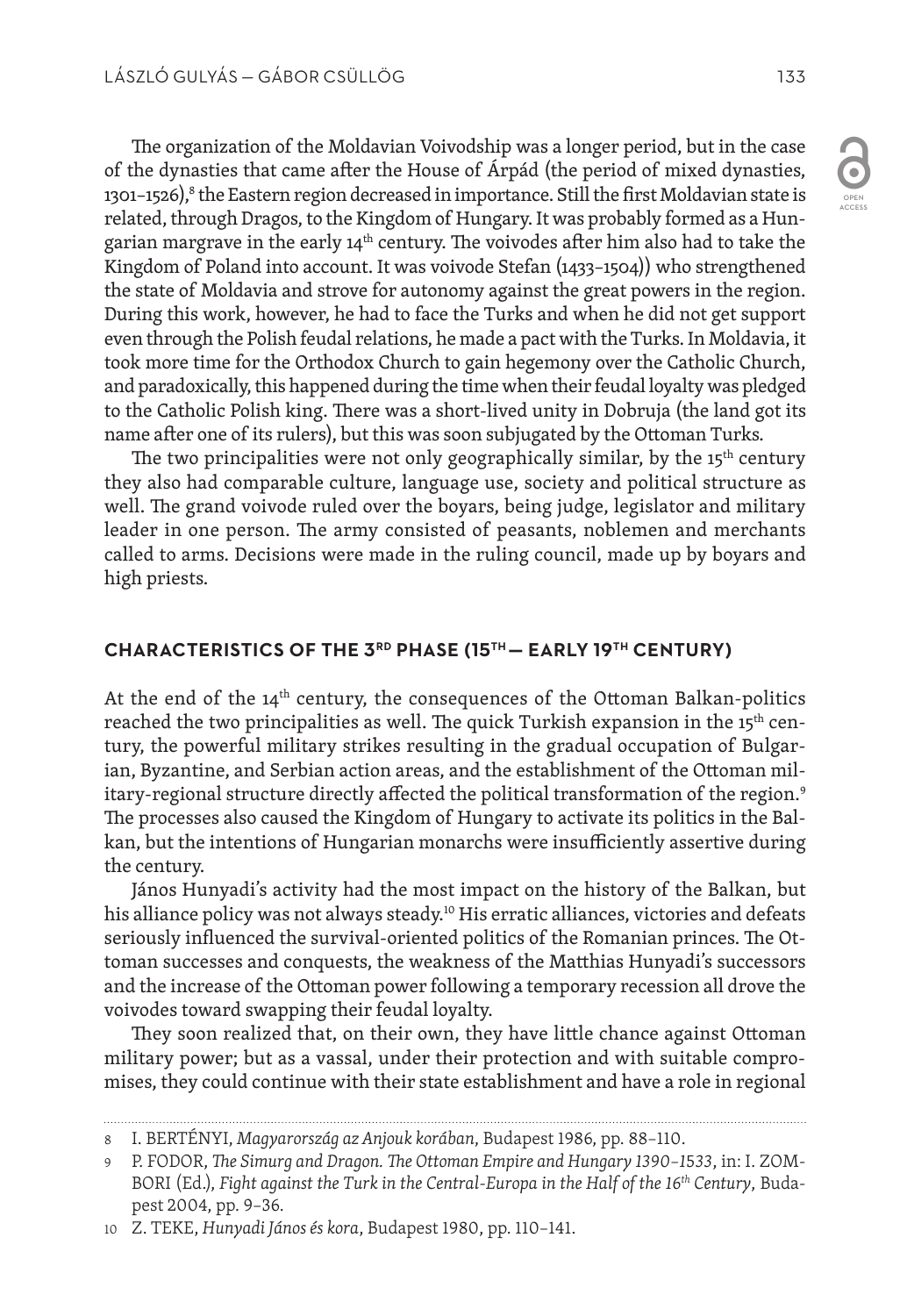

**MAP 1:** Principality of Romans at Middle of 17<sup>th</sup> Century 1) Habsburg Empire; 2) Military District of Kingdom of Hungary; 3) Border of Holy Roman Empire; 4) Ottoman Empire; 5) Towns

tendencies. What's more, if the political relations allowed, they would even be able to attain independence. Though the formation of the Principality of Transylvania in Ottoman dependency, was not directly favourable for their goals, its division from the Kingdom of Hungary and becoming a similar Ottoman vassal was more promising. But the Transylvanian princes led a Central-Europe-oriented politics with the same role as that of the Hungarian Kingdom, and thus Transylvania gained strength and became an important actor of balance, whom the Turks preferred to a unified Romanian principality. This is why the empowering-unifying goals could only be attained by Vitéz János through military means during his brief reign.

By the middle of the 16<sup>th</sup> century, it had become clear that the main direction of the Ottoman expansion was the Central European Danube valley, its main opponent being the empire of the Habsburgs.<sup>11</sup> The consequence was that, beside the directly conquered Dobruja territories by the sea, the Turks formed a sort of buffer region from

OPEN ACCESS

<sup>11</sup> S. PAPP, *Hungary and the Ottoman Empire (From the Beginnings to 1540)*, in: ZOMBORI, pp. 37–90.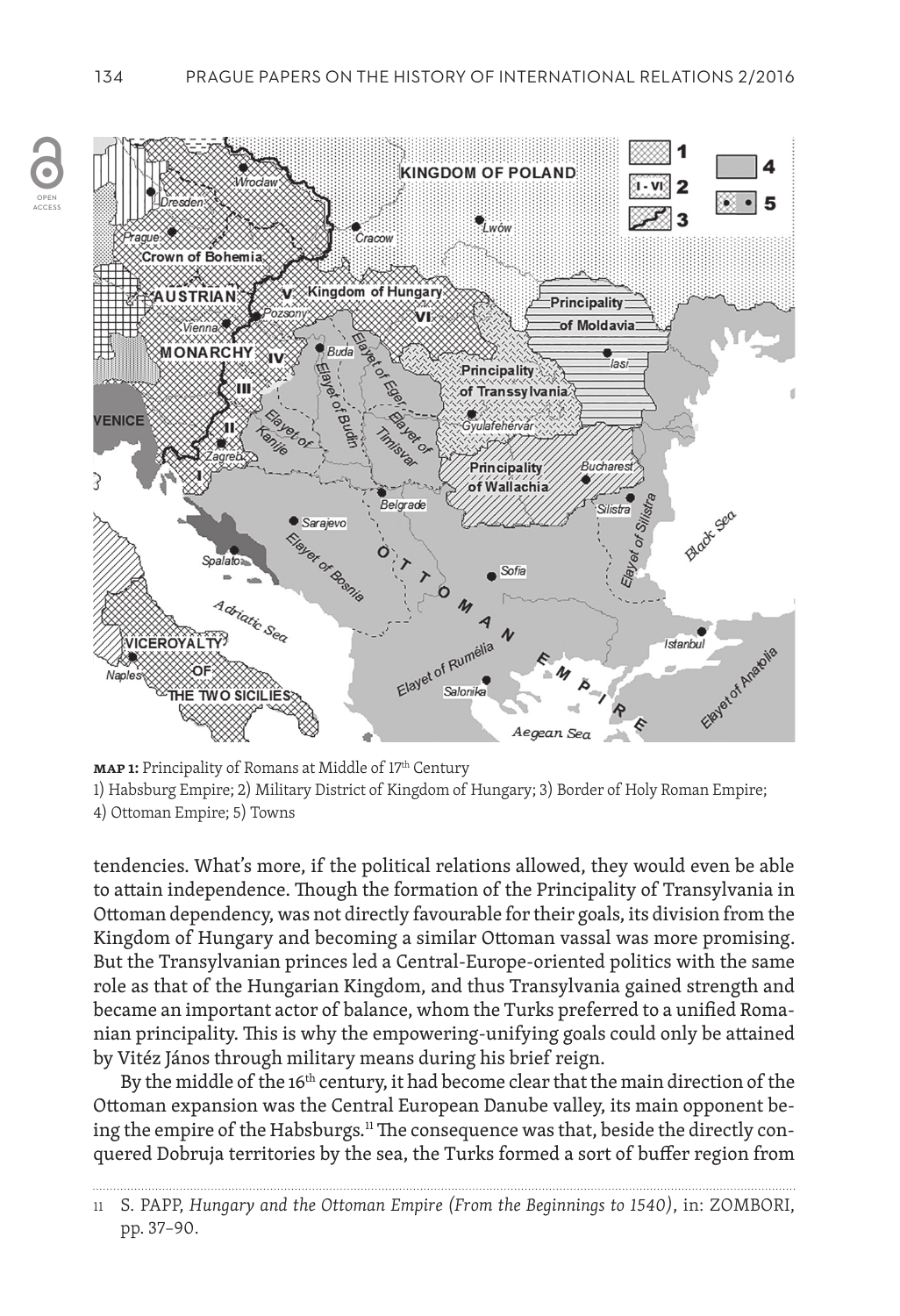the subjugated states in the direction of Eastern Europe, where the opposing power had been the Mongols, and currently was the Polish Kingdom and later the Tsardom of Russia. Such subjugated states were Wallachia, Moldova, and the Crimean Khanate. These retained their previous political structure, they were allowed to elect their own princes, but their rule required approval from the sultan and they had to pay a regular yearly tribute to the Ottoman state. They could maintain their army and lead campaigns, but only with the permission of the Sublime Porte and according to its aims. In some regions, the Turkish army was free to maintain bases and to assemble for campaigns; this resulted in that the external politics of the principalities were allowed to develop only in accordance with the Turkish interests. Their feudal situation was more supressed than the dependence on the Hungarian state had been in the  $14<sup>th</sup>$ –15<sup>th</sup> century, since the Turkish power was stronger, and yet it offered more opportunity to state development than in the case of the Bulgarian and Serbian states that were incorporated into the empire and were thus erased.

All in all, the centuries that followed proved that the swapping of feudal dependencies was positive to the Romanian state development. The external power ensured the framework of existence as a state, and internal power, recognised and maintained by the former, ensured its continuous functioning, including territorial defence. These states fulfilled important functions for the Turks: the filtering of spatial migrations and of the effects from external powers on the one hand, and keeping each other in check on the other hand. Change, and thus the weakening of the alliance of interests, was brought by several factors. These were the halting of the Turkish expansion at the end of the  $17<sup>th</sup>$  century,<sup>12</sup> the growing of the Habsburg and Russian empires and the activation of their Balkan politics, and later the more significant intervention from French and English side caused by the Napoleon-era.<sup>13</sup>

All these caused the political elites of the Romanian principalities to re-evaluate their relation with the Turks and seeking out new allies. With this, the goal of unification and the realization of an autonomous existence as a state became central again.

## **THE CHARACTERISTICS OF THE 4TH PHASE (FROM THE EARLY 19TH CENTURY TO 1878)**

From the end of the  $18<sup>th</sup>$  century, the principalities were put under significant external pressure; moreover, there were changes in the politics of the Turkish Empire that still meant an important protective factor in spite of the dependence. The end of the conquests brought internal crises, autonomy efforts from the pashas of the borderlands, which in turn caused the Sublime Porte to answer with harder internal policies. The importance of the Balkan increased for the Turks, they made major changes. On the one hand, their power system tightened and regional administration was reformed through more and smaller vilayets. On the other hand, they made compro-



<sup>12</sup> J. MATÚZ, *Az Oszmán Birodalom története*, Budapest 1990, pp. 132–166.

<sup>13</sup> P. KENNEDY, *The Rise and Fall of the Great* Powers, New York 1987, pp. 111–138.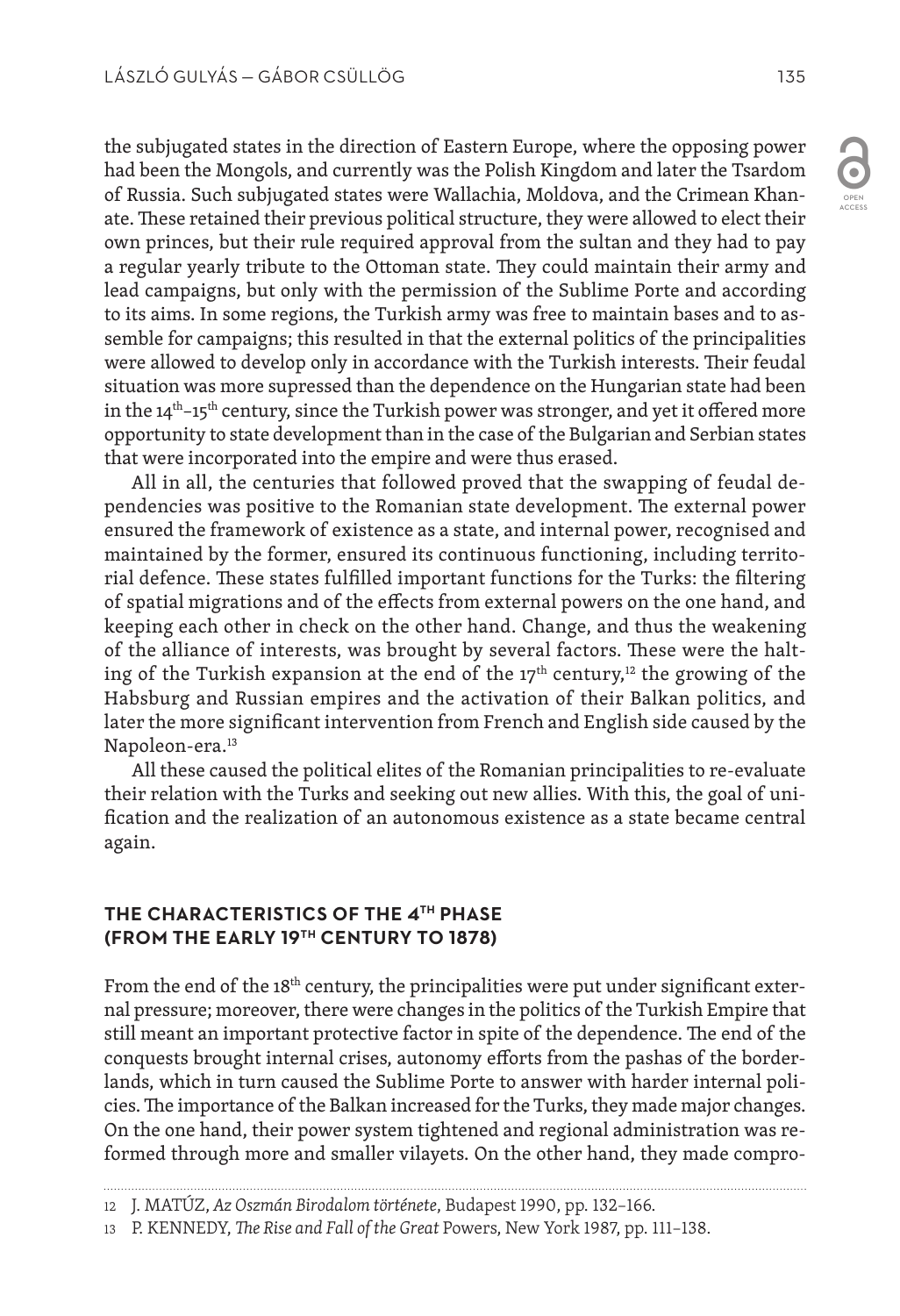

But from the end of the 18<sup>th</sup> century, these had been increasingly supported by the territorially growing Russian power, with the aim of claiming the Balkan routes and mainly the Bosporus strait. Russia had become a true rival of the Ottomans in the 18<sup>th</sup> century. The collision zone was the coastal area of the Black Sea and Crimea, but the Russians soon showed up in the Caucasian region as well. The renewed Russian wars (1768–1774, 1806–1812) now affected the area of Bessarabia, Moldova and Wallachia, too. At this point, two important territorial changes are to be mentioned that had an impact on Romanian-inhabited regions.

- One territorial consequence of the Kücsük-Kainardzsi peace, signed on July 21, 1774 and concluding the 1768–1774 Turkish-Russian war, was that the Habsburg Empire annexed Bukovina in 1775, after signing the Constantinople Convention.
- By the Bucharest peace, signed on May 6, 1812 and concluding the 1806–1812 Russo-Turkish war, Russia annexed the part of Moldavia between the Prut and Dniester Rivers. Since then, the land has been referred to as Bessarabia. Regarding matters of terminology, it is to be pointed out here that, according to Romanian historians, only the southernmost part of the Moldavian territories, annexed in 1812, had been called Bessarabia before.<sup>14</sup>

This is when the Romanian principalities began their alternation between the interests of the Turkish, Russian, and Habsburg<sup>15</sup> great powers, making promises to external powers for their support in territorial growth, primarily to the Russians (for Bessarabia) and the Austrians (for Transylvania), but at the same time they demanded independence-oriented compromises for their support of the Turkish politics. By the mid-19<sup>th</sup> century, three basic goals emerged in the Romanian politics: 1) attaining independence, 2) the unification of the two principalities, and 3) the unification of the Romanian-inhabited regions.

Due to the processes in the second half of the  $19<sup>th</sup>$  century, the renewal of the spatial distribution of the great powers, the Italian and German unities, new actors and new interests appeared in the political struggle.<sup>16</sup> The internal crisis and external weakening of the Turkish power was favourable to the Romanians, just as the proclamation of the Greek independence, the Serbian autonomy, and Montenegro's independence.<sup>17</sup> Processes quickened in the 1850's. In the peace negotiations following the Crimean war, French politics, which had previously given great support as well, stood up for the unity of the Romanian principalities.

ACCESS

<sup>14</sup> DJUVARA, p. 200.

<sup>15</sup> M. M. NAGY, *Az Osztrák-Magyar Monarchia geostratégiai és katona földrajzi kényszerei*, in: Közép-Európai Közlemények, Vol. 2/3, 2009, pp. 31–40.

<sup>16</sup> P. KOVÁCS, *A Duna, mint közép- és délkelet-európai geopolitikai tengely*, in: Mediterrán és Balkán Fórum, Vol. 1, 2012, pp. 2–10.

<sup>17</sup> I. ROMSICS, *Nemzet, nemzetiség és állam. Kelet-Közép- és Délkelet-Európában a 19. és 20. században*, Budapest 1998, pp. 107–127.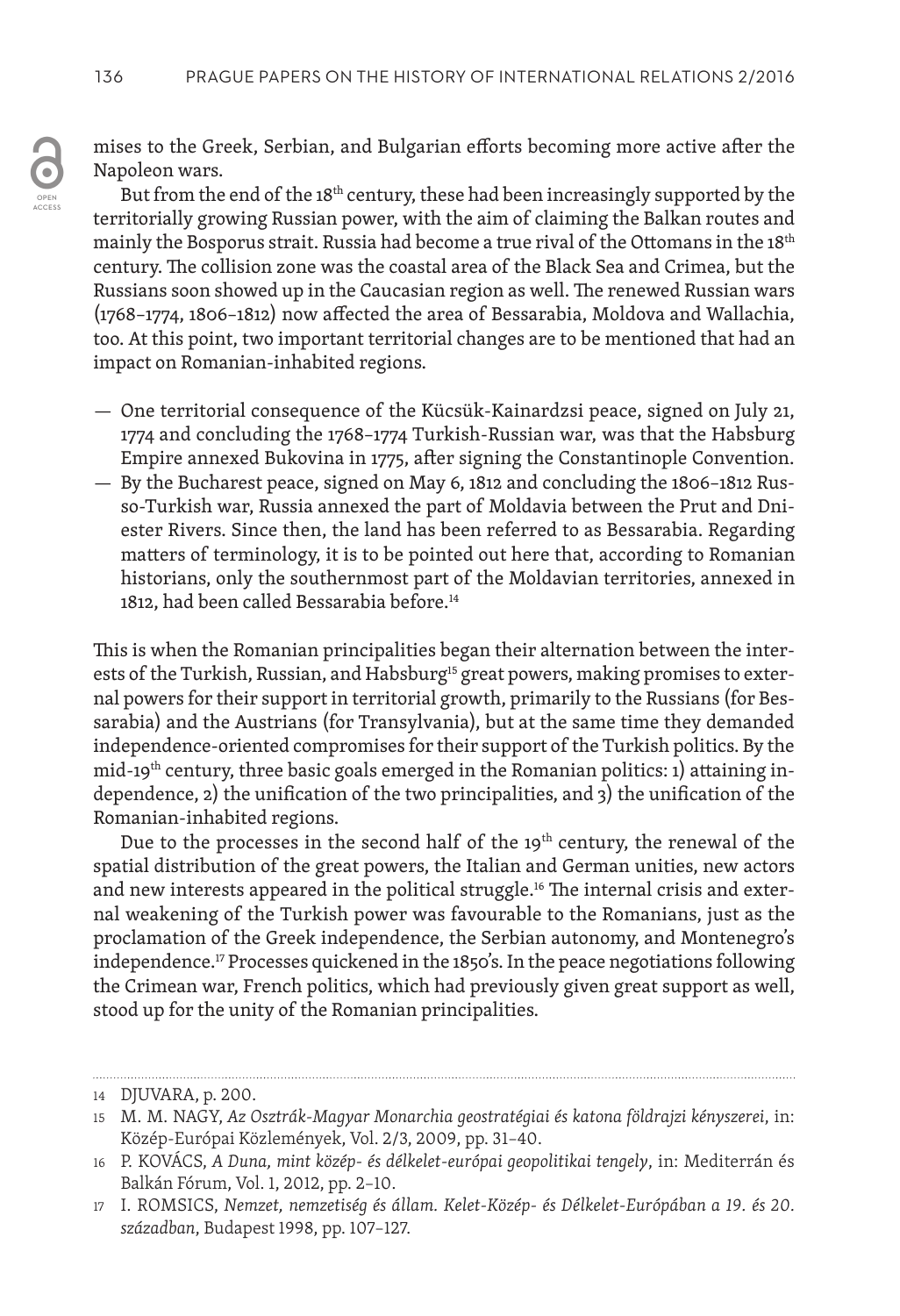Here we have to mention that one decree of the Paris peace treaty that concluded the Crimean war was favourable to the Romanian princedom: Southern Bessarabia, taken by the Tsardom of Russia in 1812, was annexed back to Moldavia. But central and northern Bessarabia remained under the control of the Russian state.

After the Romanians proclaimed their unification intentions at various gatherings in 1857, the 1858 Paris conference brought about an intermediary solution, by the creation of the Unified Principalities of Moldavia and Wallachia, with two monarchs, two governments and two national diets, but it did not prevent the two monarchs from being the same person.<sup>18</sup> This is how the two principalities were unified in 1859 in a personal union (which also included the northern part of Dobruja as well): Alexandru Ioan Cuza was elected ruler in Moldavia on January 5, 1859, and in Wallachia on January 24. Having functioned and progressed unobstructed throughout the centuries, previous local regional structures remained an important base of the renewed state. In 186, the personal union was also recognised by the Turks.

After the forced resignation of Cuza in 1866, Karl Hohenzollern-Sigmaringen became the new monarch under the name of Charles I. The new state behaved in the international political scene as an independent state (though officially it was still under Turkish protectorate). The most important mark of this was the introduction of the constitution. However, diplomacy at this time was not enough to attain independence: the new Turkish constitution of 1876 did not change the dependence of the country, thus the focus was shifted to military aspects. The Balkan uprisings were supported by the Russians and turned the Romanian politics toward the Russians. In the April of 1877, the new Russo-Turkish war broke out, which the Romanians joined after some early Russian protesting, and they carried out serious strikes on the Turkish defences along the Danube.19

After the Turkish capitulation in 1878, the new state spaces of the Balkan were defined in San Stefano and then in Berlin.<sup>20</sup> This way of resolution had impact on the Romanian state in several aspects, the most important ones being that it managed to attain complete independence.<sup>21</sup> Besides that, two important territorial changes must be noted:<sup>22</sup> The Romanian state had to yield the three provinces of Southern Bessarabia, Bolgrad, Cahul and Ismail, to the Russian state. This area was the same as reclaimed by the Moldavian princedom in the 1857 Paris peace treaty. In the 19<sup>th</sup> century, the Romanian principality practically lost Southern Bessarabia two times (1812 and 1878). Dobruja, along with the harbour of Constanta, was granted to the Romanian state from Bulgaria. Bucharest made efforts to integrate the region into the Romanian state as soon as possible. This is clearly shown by the fact that on November 25, 1878, the new members of the Dobruja administration were already appointed.

Through winning their independence and claiming Dobruja, important Romanian goals were achieved. Yet the final aim of the Romanian nationalism was still far away:

OPEN ACCESS

<sup>18</sup> L. PÁNDI, *Köztes-Európa. Térképgyűjtemény*, Budapest 1996, p. 803.

<sup>19</sup> E. RAFFAY, *A Vajdaságtól a birodalomig. Az újkori Románia történet*e, Szeged 1989, pp. 41–44.

<sup>20</sup> I. DIÓSZEGI, *Klasszikus diplomácia, modern hatalmi politika,* Budapest 1967, pp. 273–276.

<sup>21</sup> K. KOCSIS, *Territory and Boundaries of States*, in: K. KOCSIS (Ed.), *South Eastern Europe in Maps*, Budapest 2007, pp. 26–37.

<sup>22</sup> A. J. P. TAYLOR, *Harc a hatalomért. Európa 1848–1918*, Budapest 2000, p. 311.